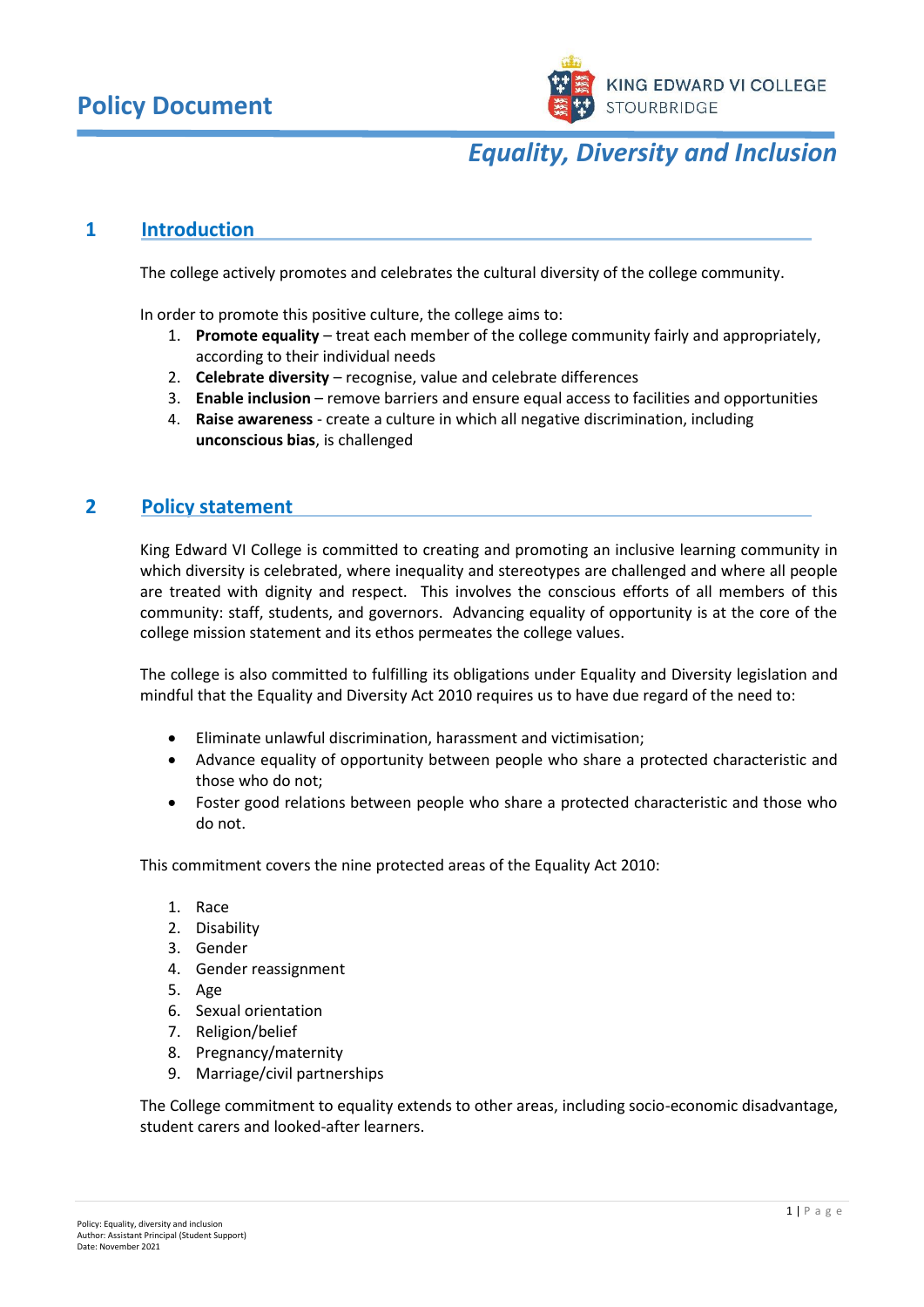## **3 Roles and responsibilities**

The following roles and responsibilities are aimed at ensuring that all members of the college community adhere to the Equality, Diversity and Inclusion (EDI) policy:

- 1. The **Heart of Mercia Trust Board** has overall responsibility for ensuring the college meets its obligations under the Equality Act 2010;
- 2. The **College Leadership Team** will take an active and visible lead in all matters pertaining to equality, diversity and inclusion;
- 3. The **Assistant Principal (Student Support)** has overall responsibility for equality and diversity issues and will report annually to the LGB on progress made towards the college's statutory equality objectives;
- 4. The **link governor** for EDI, will also make verbal reports to the LGB to provide assurances that the College's operational procedures are inline with statutory equality objectives;
- 5. The **EDI Steering Group,** convened by Assistant Principal (Student Support), will consult regularly with representatives from staff and student groups and make strategic recommendations to the **senior leadership team**.
- 6. All **staff and students** will abide by the Equality, Diversity and Inclusion Policy. All **staff and students** are encouraged and will be supported in reporting any instances or suspicions of discrimination or harassment; the **Principal** will ensure all allegations are fully investigated with due regard to confidentiality.
- 7. **Training** will be provided to raise awareness of **unconscious bias, what forms harassment can take (including microaggressions)** and their impact on staff and students.

## **4 Monitoring of equality information**

The college will monitor the following data and work actively to reduce identified gaps to ensure effective implementation of the policy:

- 1. Student data relating to achievement, retention, recruitment and satisfaction
- 2. Staff data relating to recruitment and satisfaction

The data dashboard allows for analysis of student performance data by protected groups and social deprivation; this information is monitored regularly by the senior leadership team and informs quality improvement planning with the aim of reducing attainment and awarding gaps.

## **5 Examinations**

- **5.1** King Edward VI College delivers qualifications, as required by the awarding body, in accordance with relevant equality legislation. This includes but is not limited to ensuring that qualifications are made available to all candidates capable of undertaking them and seeking reasonable adjustments for candidates with disabilities.
- **5.2** The head of centre/senior leadership team recognises its duties towards candidates with disabilities, ensuring compliance with all aspects of the Equality Act 2010, particularly Section 20 (7). This must include a duty to explore and provide access to suitable courses, through the access arrangements process submit applications for reasonable adjustments and make reasonable adjustments to the service the centre provides to candidates with disabilities. Where the centre is under a duty to make a reasonable adjustment, the centre must not charge a disabled candidate any additional fee in relation to the adjustment or aid.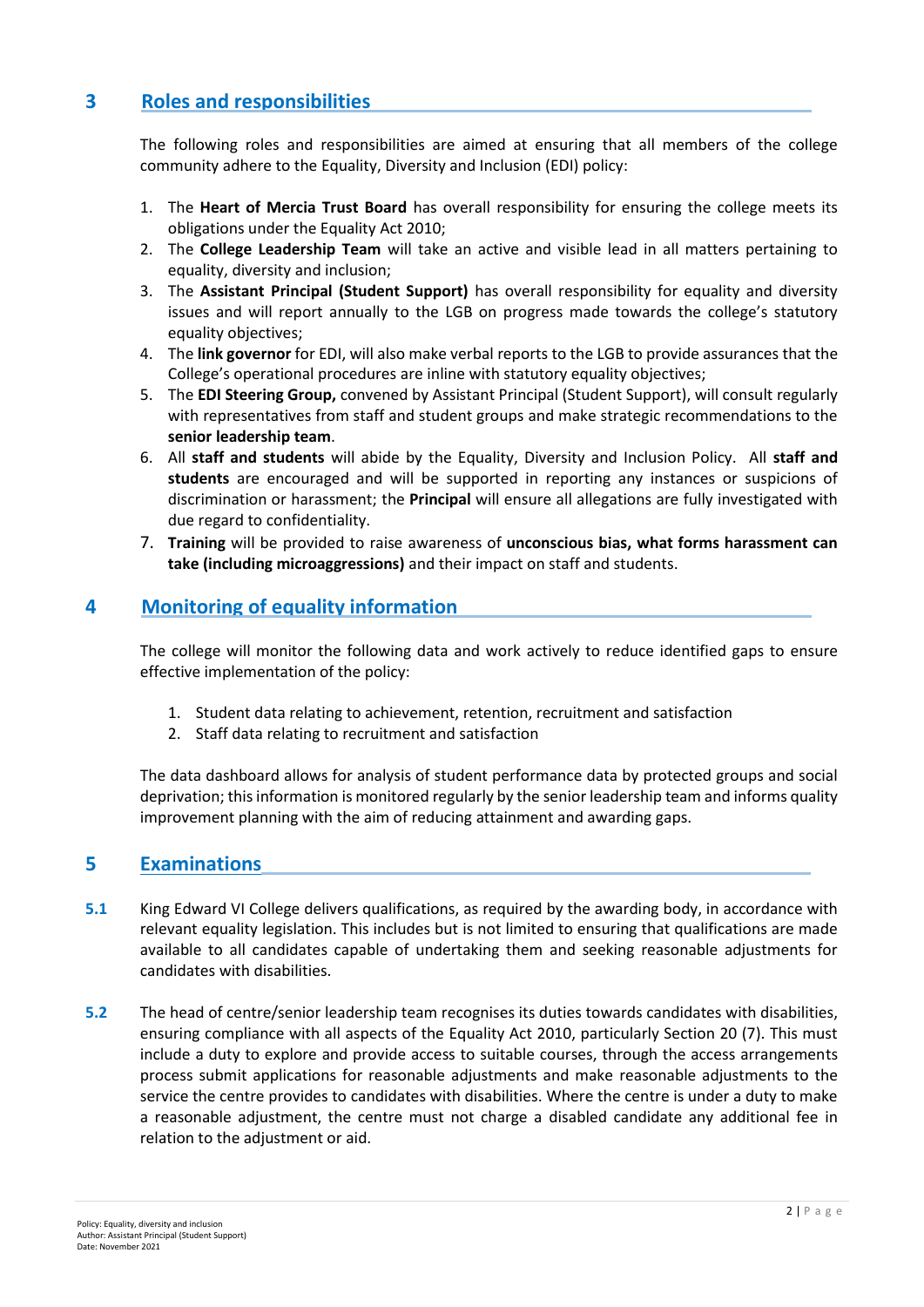## **6 Links with other college policies**

EDI permeates all college activities and this policy specifically is closely aligned to the following policies:

- 1. Learning Support
- 2. Bullying and harassment (staff and students)
- 3. Complaints and concerns
- 4. Staff Wellbeing and Worklife Balance
- 5. Health & safety
- 6. Financial support for students
- 7. Recruitment of staff (support and teaching)
- 8. Student code of conduct
- 9. Staff code of conduct
- 10. Child protection safeguarding

Specific guidance for the wearing of a Kirpan can be found in the College policy **child protection (safeguarding) annex 5**.

Equality objectives are published on the College website. These objectives provide further information about the steps the college is taking to promote EDI.

For further information about EDI legislation and the Equality Act 2010, please refer to the Equality and Human Rights Commission website:<https://www.equalityhumanrights.com/en>

## **7 Annexes**

| Annex A:   | Transgender guidelines                                               |
|------------|----------------------------------------------------------------------|
| Annex B:   | Equality wheel, defining protected characteristics                   |
| Annex C: I | Glossary of key terms associated with equality and diversity and the |
|            | Equality Act 2010                                                    |
| Annex D:   | Unconscious Bias guidelines                                          |
|            |                                                                      |

## **7 Equality Impact**

The College's equality, diversity and inclusion policy has been taken into account when considering this policy.

| Date of review | Date agreed | JCC | Governors        | Review date   | Comments |
|----------------|-------------|-----|------------------|---------------|----------|
| November 2021  | March 2022  | N/A | LGB 9 March 2022 | November 2022 |          |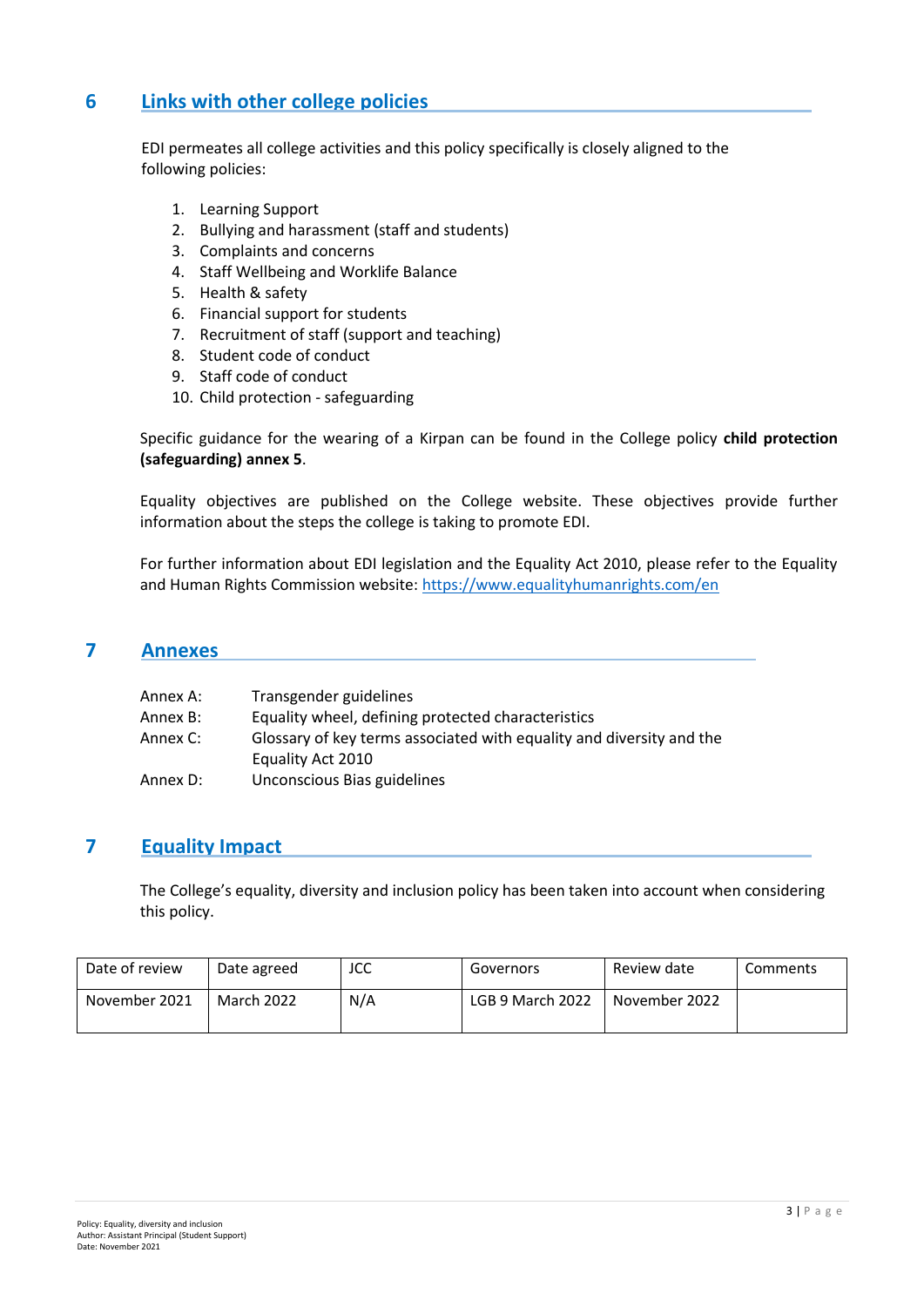## **Transgender guidelines**

This guidance is intended to form the basis for sensitive support of transgender members of the college community. It is likely to apply to a very small number of students and/or staff but has a major impact on the experience of those individuals.

The term 'transgender' applies to the following groups:

- 1. "A person has the protected characteristic of gender reassignment if the person is proposing to undergo, is undergoing or has undergone a process (or part of a process) for the purpose of reassigning the person's sex by changing physiological or other attributes of sex." (Equality Act 2010 definition)
- 2. People who do not wish to transition permanently to a new gender role, but who identify as gender variant, intersex or who choose to live permanently with a more fluid gender identity

### **Gender reassignment**

People are identified at birth as male or female on the basis of their sexual characteristics. For most people, our **sex**, **gender identity** (how we feel inside) and our **gender role** (how we behave in society) are consistent with each other. Some people see gender as a spectrum, not a binary choice, and express their gender identity in ways that reflect this.

Occasionally individuals find that the way they look outside and are expected to behave doesn't fit how they feel inside. Also the way they are expected to behave may be different from the way they want to behave. This causes a feeling of deep discomfort described as **gender dysphoria.** This is not a mental illness, but is a recognised condition for which medical treatment may be appropriate.

**Transition** (or gender confirmation) is the process of changing from the gender assigned at birth to a gender with which the individual identifies. This may, or may not involve medical or surgical treatment. Gender transition is a journey that is different for everyone. Every individual is unique and will experience gender variance to a different degree that also depends on social circumstances. Some may attempt to suppress their discomfort, while others may live permanently in the gender role that is most comfortable for them, but without seeking any medical treatment. Some people choose to follow a medical process called **gender reassignment**.

#### **What to expect if someone plans to transition**

Diagnosis of gender dysphoria is carried out by a specialist and may take place over months or years. Someone may not seek diagnosis until they are profoundly distressed by the discrepancy between the way they feel inside and the sex assigned to them at birth.

Transitioning is a lengthy process, which may take some years. The individual is likely to have counselling and may need time away from work or study to attend assessment by a specialist medical professional. Much of the transition process is about social aspects such as name, clothes, appearance and personality rather than medical aspects.

If an individual wants to go through the medical gender reassignment process it is a requirement for National Health Service (NHS) treatment that they first spend a period living in their desired gender – the 'real life experience'. Often an individual chooses to take paid or unpaid leave from the workplace and return presenting as a different gender. This may then be followed by hormone treatment to alter physical characteristics: physical appearance will typically start to change after six months. Some people opt to have further medical interventions, including possible genital surgery, breast removal/augmentation surgery, cosmetic surgery and laser hair removal. Having surgery is a personal choice and is not a key criterion for the process of gender transition.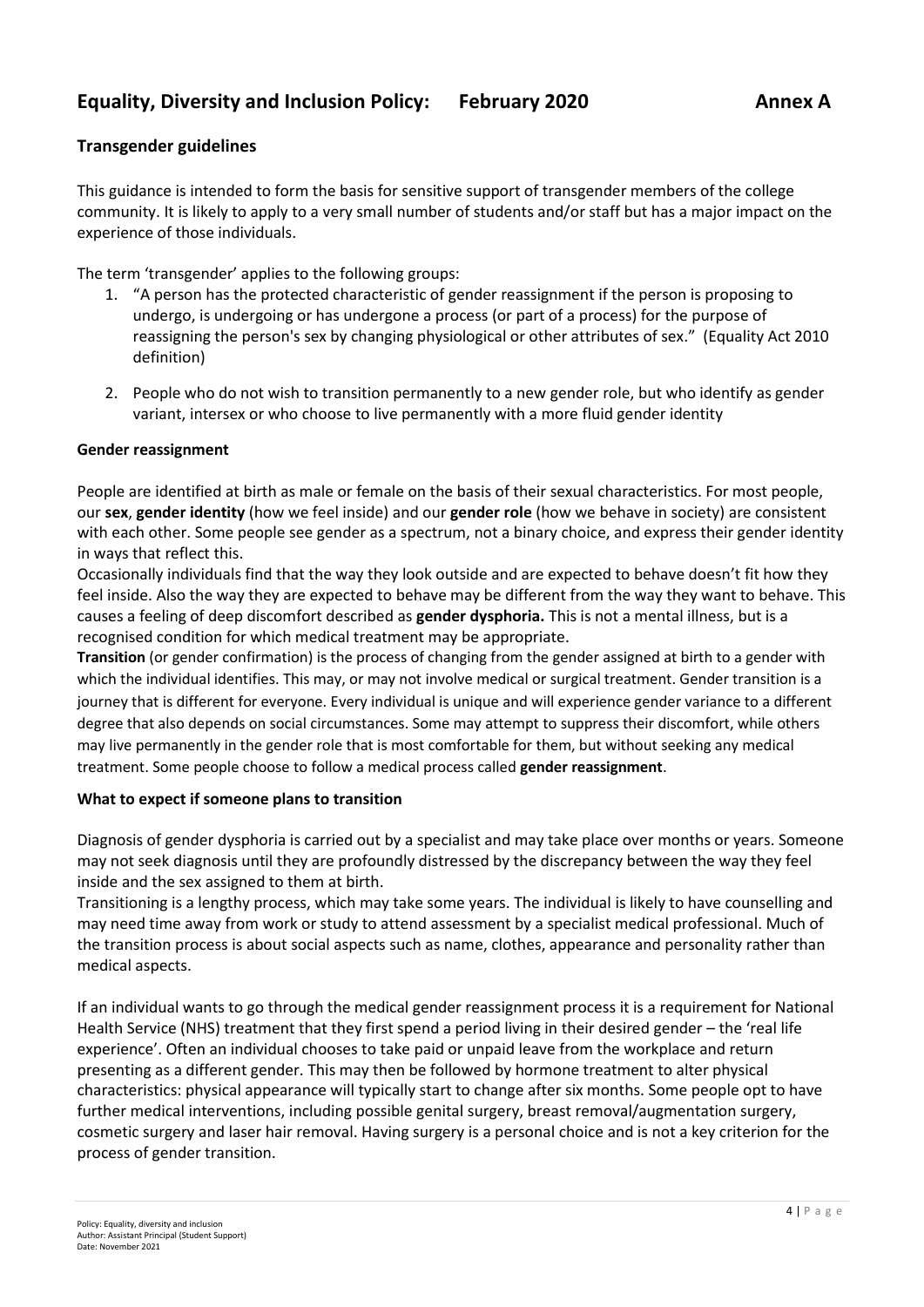Since each individual's transition is different, good communication between the individual and the college is essential. It is recommended that a single point of contact is identified, to agree detailed arrangements with the individual. All plans should be flexible, and subject to revision. The checklists below are intended to provide some prompts for things to discuss, but are not exhaustive.

| Checklist on supporting members of staff who are transitioning |                                                                                                                                                            |  |  |  |  |
|----------------------------------------------------------------|------------------------------------------------------------------------------------------------------------------------------------------------------------|--|--|--|--|
|                                                                | 1. Main contact                                                                                                                                            |  |  |  |  |
|                                                                | Identify a single point of contact to support the individual and agree an action plan.                                                                     |  |  |  |  |
|                                                                | This would normally be a line manager or member of the senior leadership team                                                                              |  |  |  |  |
| 2. Timetable                                                   |                                                                                                                                                            |  |  |  |  |
|                                                                | What is the likely timetable for transition? e.g.                                                                                                          |  |  |  |  |
| ٠                                                              | Dates for name change                                                                                                                                      |  |  |  |  |
| $\bullet$                                                      | Use of facilities (toilets, changing rooms)                                                                                                                |  |  |  |  |
| ٠                                                              | Change of records                                                                                                                                          |  |  |  |  |
| 3. Name                                                        |                                                                                                                                                            |  |  |  |  |
|                                                                | What identification needs to be changed and when? e.g.:                                                                                                    |  |  |  |  |
|                                                                | ID card                                                                                                                                                    |  |  |  |  |
|                                                                | HR database, payroll, pensions                                                                                                                             |  |  |  |  |
|                                                                | College documentation                                                                                                                                      |  |  |  |  |
|                                                                | What documents and records need to be changed and when? e.g.:                                                                                              |  |  |  |  |
| $\bullet$                                                      | College records                                                                                                                                            |  |  |  |  |
| ٠                                                              | Subject or department area records                                                                                                                         |  |  |  |  |
| ٠                                                              | Professional bodies                                                                                                                                        |  |  |  |  |
| ٠                                                              | Trade Union membership                                                                                                                                     |  |  |  |  |
| ٠                                                              | Payroll (and banking details)                                                                                                                              |  |  |  |  |
|                                                                | Pension scheme                                                                                                                                             |  |  |  |  |
| 4. Process                                                     |                                                                                                                                                            |  |  |  |  |
|                                                                | Is the individual taking any extended time off?                                                                                                            |  |  |  |  |
| $\bullet$                                                      | Is additional paid/unpaid leave needed?                                                                                                                    |  |  |  |  |
| $\bullet$                                                      | Is time off needed for medical appointments?                                                                                                               |  |  |  |  |
|                                                                | How can ongoing non-medical procedures be accommodated?                                                                                                    |  |  |  |  |
|                                                                | Is the individual having any planned surgery?                                                                                                              |  |  |  |  |
| $\bullet$                                                      | Staff will receive standard sickness leave, but may wish to negotiate additional                                                                           |  |  |  |  |
|                                                                | paid/unpaid leave.                                                                                                                                         |  |  |  |  |
| ٠                                                              | What arrangements have been made to ensure the individual is able to return to<br>work?                                                                    |  |  |  |  |
| ٠                                                              | The Occupational Health Service may help to plan a phased return to work.                                                                                  |  |  |  |  |
| ٠                                                              | Are any temporary adjustments needed to duties following surgery? e.g. avoiding<br>heavy lifting. Individuals may experience fatigue or mood fluctuations. |  |  |  |  |
| ٠                                                              | Are any permanent changes to duties needed following medical treatment?                                                                                    |  |  |  |  |
| ٠                                                              | Are there any risks to the individual e.g. in relation to third parties or media                                                                           |  |  |  |  |
|                                                                | intrusion, and how will they be handled?                                                                                                                   |  |  |  |  |
| ٠                                                              | Does the member of staff want to stay in their current role or consider<br>redeployment?                                                                   |  |  |  |  |
| ٠                                                              | Has workload during transition been discussed with the line manager? There may                                                                             |  |  |  |  |
|                                                                | need to be some flexibility on deadlines, especially if there are unexpected side                                                                          |  |  |  |  |
|                                                                | effects or surgical complications.                                                                                                                         |  |  |  |  |
|                                                                | 5. Support for the individual                                                                                                                              |  |  |  |  |
|                                                                | Is the individual aware of LGBTQ support networks?                                                                                                         |  |  |  |  |
|                                                                | Is the individual receiving gender identity counselling through a specialist clinic?                                                                       |  |  |  |  |
|                                                                | <b>6. Communication</b>                                                                                                                                    |  |  |  |  |
| $\bullet$                                                      | How will colleagues and students in department and college be informed? Can a                                                                              |  |  |  |  |
|                                                                | statement be agreed?                                                                                                                                       |  |  |  |  |
|                                                                | How and when will external contacts be informed?<br>Is there a training need?                                                                              |  |  |  |  |
|                                                                | 7. Discrimination                                                                                                                                          |  |  |  |  |
|                                                                | Are there clear guidelines and processes to deal with direct or indirect                                                                                   |  |  |  |  |
|                                                                | discrimination or harassment of a trans person?                                                                                                            |  |  |  |  |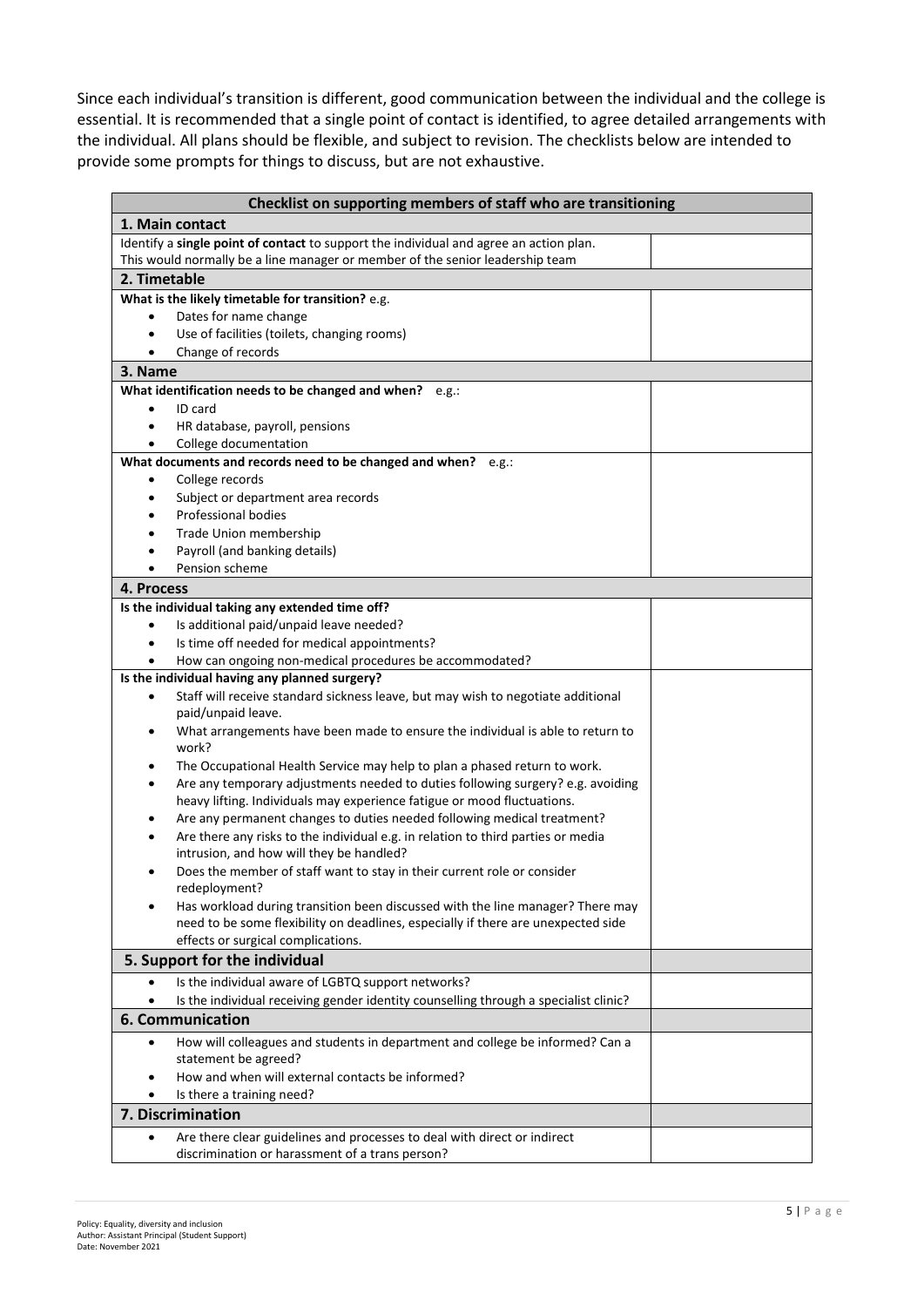| Checklist on supporting students who are transitioning                                                                   |  |  |  |  |
|--------------------------------------------------------------------------------------------------------------------------|--|--|--|--|
| 1. Main contact                                                                                                          |  |  |  |  |
| Identify a single point of contact to support the individual and agree an action plan. This                              |  |  |  |  |
| role would normally, but not necessarily, be undertaken by the Assistant Principal                                       |  |  |  |  |
| (student support) or appropriate Lead Tutor.                                                                             |  |  |  |  |
| 2. Timetable                                                                                                             |  |  |  |  |
| What is the likely timetable for transition?                                                                             |  |  |  |  |
| e.g.:                                                                                                                    |  |  |  |  |
| Dates for name change                                                                                                    |  |  |  |  |
| Use of facilities (toilets, changing rooms)                                                                              |  |  |  |  |
| Change of records                                                                                                        |  |  |  |  |
| 3. Name and identification                                                                                               |  |  |  |  |
| What documents and records need to be changed?                                                                           |  |  |  |  |
| ** It is important to note that until a student has received official confirmation of a                                  |  |  |  |  |
| gender change and holds a certificate as evidence, the college has to record the sex<br>they were identified as at birth |  |  |  |  |
| ID card                                                                                                                  |  |  |  |  |
| Registers                                                                                                                |  |  |  |  |
| Student portal and college information systems                                                                           |  |  |  |  |
| <b>Examination records</b>                                                                                               |  |  |  |  |
| 4. Process                                                                                                               |  |  |  |  |
| Is the student taking any extended time off?                                                                             |  |  |  |  |
| Does the student want to continue their current programme of study, defer for<br>$\bullet$                               |  |  |  |  |
| a set time, or come to some other arrangement?                                                                           |  |  |  |  |
| Is time off needed for medical appointments?                                                                             |  |  |  |  |
| How can ongoing non-medical procedures be accommodated?                                                                  |  |  |  |  |
| Is the individual having any planned surgery?                                                                            |  |  |  |  |
| What adjustments can be made to minimise the impact on the student's<br>$\bullet$                                        |  |  |  |  |
| learning?                                                                                                                |  |  |  |  |
| e.g. extensions to deadlines, resits.                                                                                    |  |  |  |  |
| Are any temporary adjustments needed following surgery? Individuals may<br>٠                                             |  |  |  |  |
| experience fatigue or mood fluctuations.                                                                                 |  |  |  |  |
| Are any adjustments needed to trips and visits, social activities or competitive                                         |  |  |  |  |
| sports where accommodation and/or changing facilities are based on gender?                                               |  |  |  |  |
| Are there any risks to the individual e.g. in relation to third parties or media                                         |  |  |  |  |
| intrusion, and how will they be handled?                                                                                 |  |  |  |  |
| Are extensions to deadlines needed if students need time out to attend medical<br>$\bullet$                              |  |  |  |  |
| appointments, or if they are experiencing side effects from medication or                                                |  |  |  |  |
| complications following surgery?<br>5. Support for the individual                                                        |  |  |  |  |
|                                                                                                                          |  |  |  |  |
| Is the student aware of the LGBTQ group?<br>Has the student been directed to the college counselling service?            |  |  |  |  |
| Is the individual receiving gender identity counselling through a specialist clinic?                                     |  |  |  |  |
| <b>6. Communication</b>                                                                                                  |  |  |  |  |
|                                                                                                                          |  |  |  |  |
| How will staff and students be informed? Can a statement be agreed?<br>$\bullet$                                         |  |  |  |  |
| Is there a training need?                                                                                                |  |  |  |  |
| 7. Discrimination                                                                                                        |  |  |  |  |
| Are there clear guidelines and processes to deal with direct or indirect                                                 |  |  |  |  |
| discrimination or harassment of a trans person?                                                                          |  |  |  |  |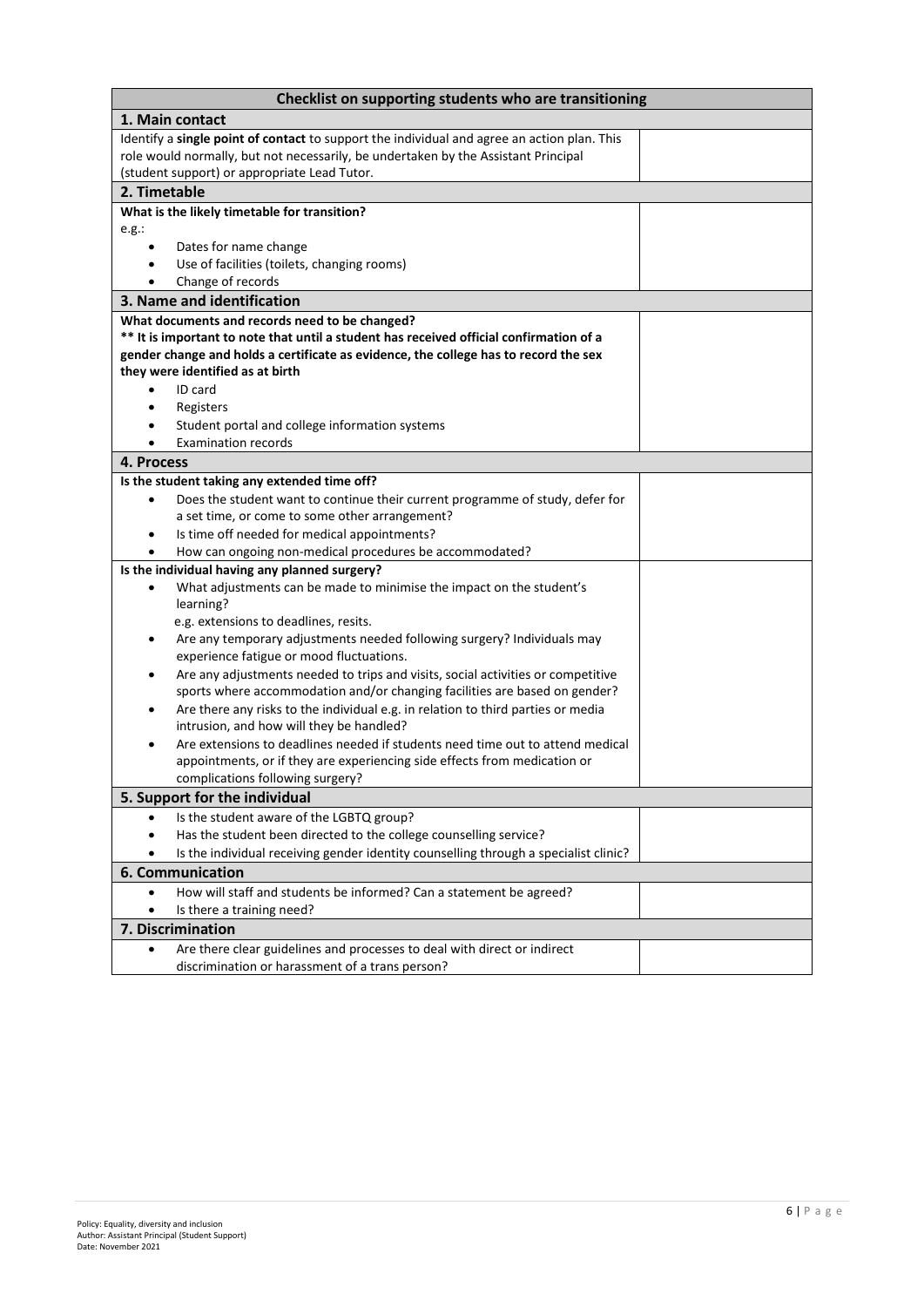### **Practical arrangements**

### **Toilet facilities**

People should be able to use gender-appropriate toilets.

Designating some gender-neutral toilet facilities is a sensible approach where this can be accommodated and may also be welcomed by people with a non-binary gender or who are genderfluid.

The college will agree with the individual the point at which to change their use of single sex facilities. There is often anxiety from other people about the use of toilet facilities, so clear information should be given. Requiring someone to use a toilet designated for disabled people is not acceptable.

#### **Name and gender identification**

Someone who transitions may wish to adopt a variation of their legal name or use a nickname. Once they notify the college of their preferred name and title (Ms, Miss, Mrs Mr) this name should be used in all circumstances, rather than their birth name and all relevant records should be updated.

The college will recognise people in the gender in which they present, irrespective of their legal gender. When dealing with external organisations, however, (e.g. examination boards) we should be aware that they will be dealing with legal gender, not presenting gender.

A transgender individual may prefer a particular title: this might be 'he', 'she' or 'they' (used to refer to a single person). In non-binary communities, Mx and Msc are gaining popularity, and some non-binary people prefer constructed pronouns such as 'zie' or 'ey'.

### **Staff name changes**

Staff name changes should include personnel records, email details, ID card and contact information. Where possible, information relating to a staff member's previous identity that needs to be retained, such as copies of qualification certificates, should be kept confidentially and separate from their current record.

#### **Student name changes**

Registry should be contacted to change the student's name on college records.

Students' name changes should include student records, email details, ID card. Where possible, information relating to a student's previous identity that needs to be retained, such as copies of GCSE certificates, should be kept confidentially and separate from their current record.

Some students may not wish to identify as male or female and feel that they have a more fluid gender identity, either while they transition or permanently. The preferred sex should appear on all student accessed records (e.g. academic profile), but the legal sex should be used for external agencies such as examination boards.

#### **Identification**

A full Gender Recognition Certificate (GRC) gives a trans person the means to obtain a new birth certificate but other official identification and services reflective of their preferred gender can be gained without a full GRC including a passport, driving licence and the ability to change bank details.

It is illegal for the college to ask to see a GRC. However, they may ask for a Statutory Declaration of Name Change, Deed Poll or other official identification. There can be very real cost implications in changing identity documentation and this may not be accomplished all at once especially by students and lower paid employees. The college should be flexible where possible and clear about what information is required as well as any alternatives that can be offered.

This guidance has been adapted from the **University of Oxford Transgender Guidance** document [\(http://www.admin.ox.ac.uk/eop/transgender\)](http://www.admin.ox.ac.uk/eop/transgender)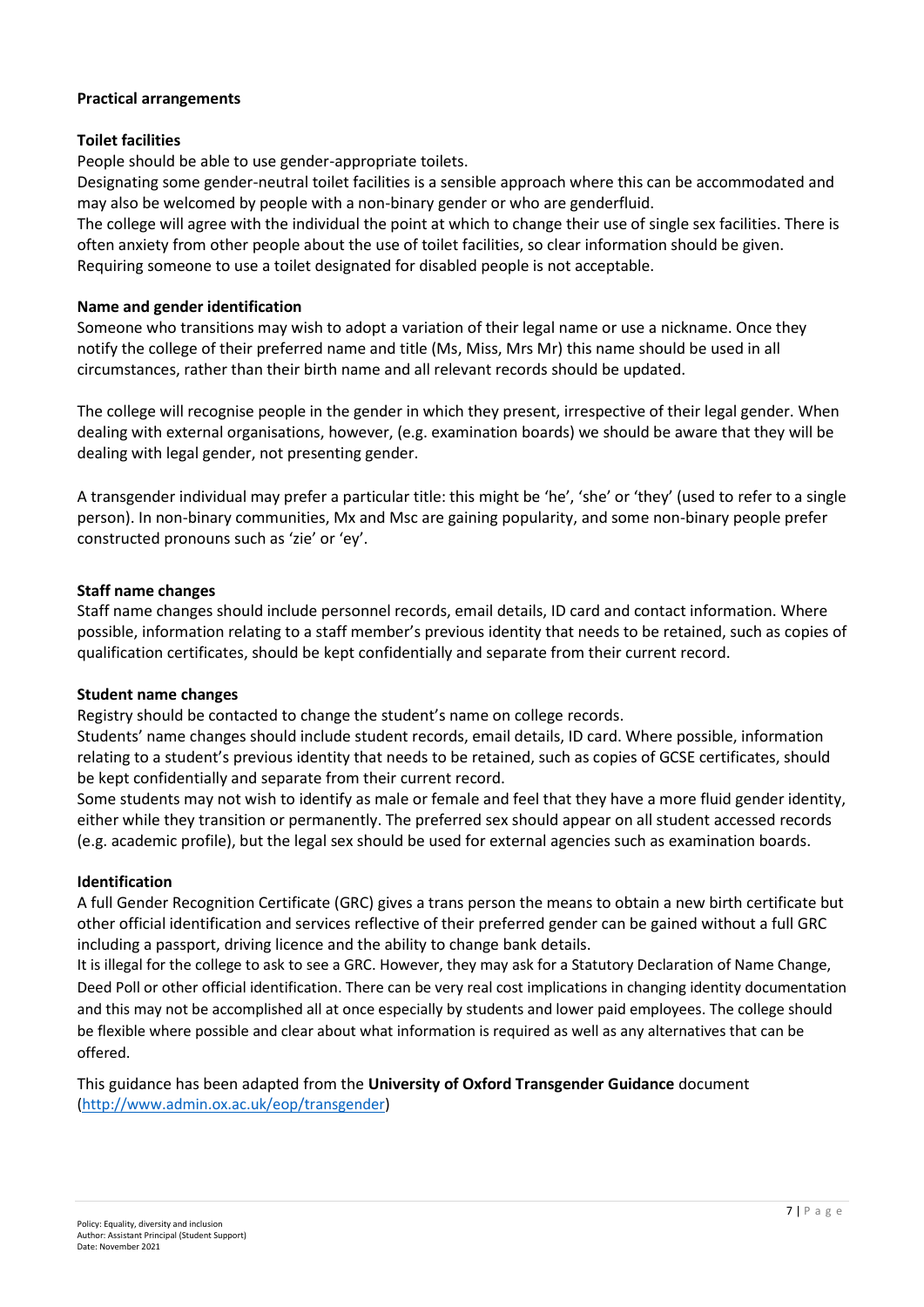## **Equality, Diversity and Inclusion Policy: February 2020 Annex B**

Taken from the New Equality Act 2010; what does it mean for the further education and skills sector, by Christine Rose, published by LSIS 2011

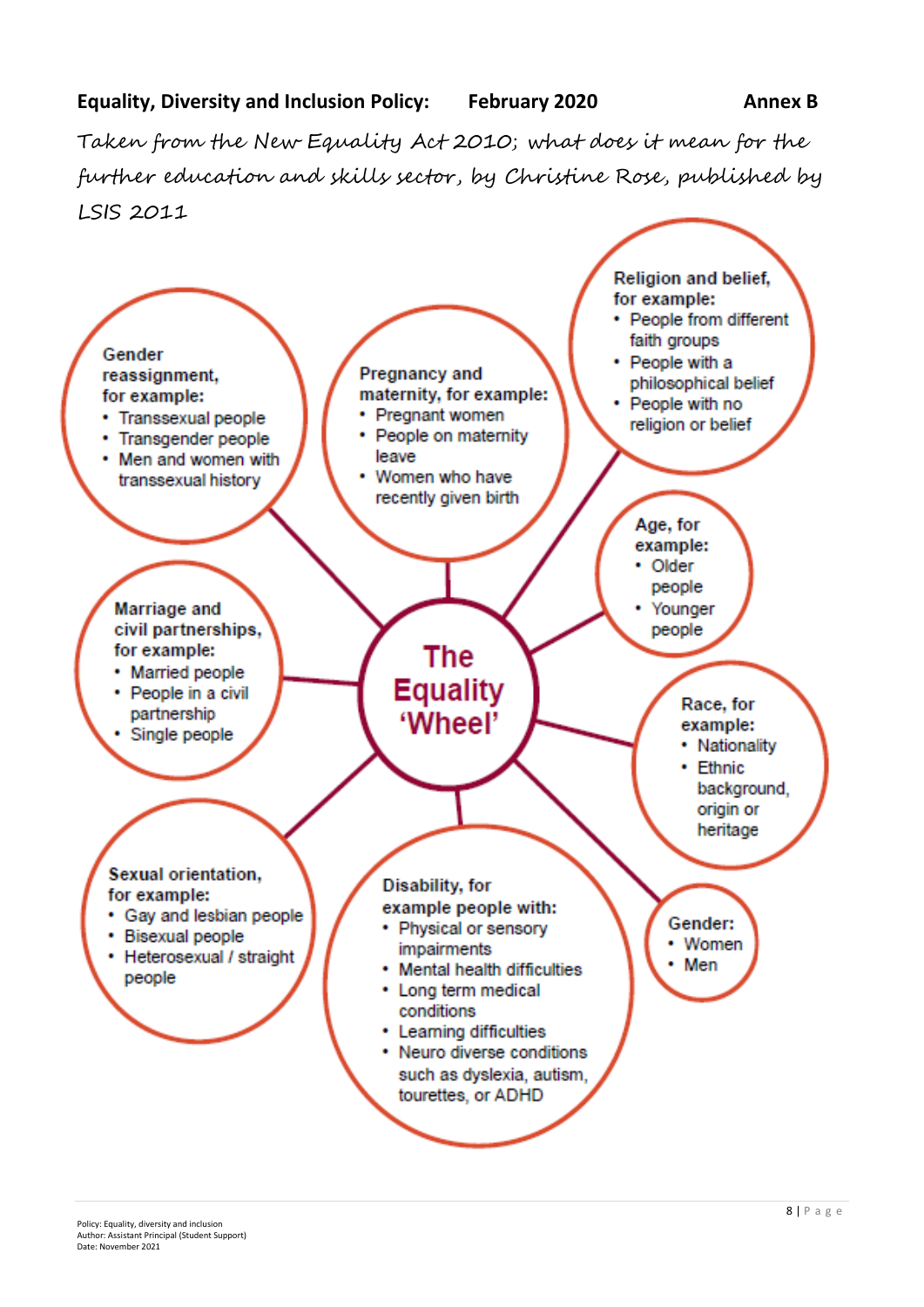**GLOSSARY** (taken from Essential Guidance, published by EHRC)

**Advancing equality:** The Equality Act 2010 states that this involves having due regard to the need to:

- remove or minimise disadvantages suffered by persons who share a relevant protected characteristic
- meet the needs of persons who share a relevant protected characteristic that are different from the needs of persons who do not share it
- encourage persons who share a relevant protected characteristic to participate in public or in any other activity in which participation by such persons is disproportionately low.

**Age:** This refers to a person having a particular age (for example, 32 year-olds) or being within an age group (for example, 18-30 year-olds).

**Civil and Political rights: T**he rights of individuals to liberty and equality; sometimes referred to as first generation rights. Civil and political rights include freedom to worship, freedom of thought and expression, to vote, to take part in political life such as voting, to freely associate and to have access to information.

**Diverse:** Widely varied. In the sense of a diverse population, people are from a range of backgrounds, ethnicities and cultures.

**Dignity:** A value owed to all humans, to be treated with respect.

**Direct discrimination:** This refers to less favourable treatment because of a person's protected characteristic.

**Disability:** A person has a disability they have a physical or mental impairment which has a substantial and longterm adverse effect on that person's ability to carry out normal day-to-day activities.

**Economic, Social and Cultural rights:** Rights that concern the production, development, and management of material for the necessities of life. Rights that give people social and economic security, sometimes referred to as security-oriented or second generation rights. Examples are the right to food, shelter, education and health care.

**Equality:** Equality is about ensuring that every individual has an equal opportunity to make the most of their lives and talents, and believing that no one should have poorer life chances because of where, what or whom they were born, or because of other characteristics. Equality recognises that historically, certain groups of people with particular characteristics e.g. those of certain races, disabled people, women and gays and lesbians, have experienced discrimination

**Equality Act 2010:** This brings together the majority of existing equality legislation into one place so that it is easier to use. It also strengthens the legislation in some areas. It sets out the protected characteristics that are protected by the law and the behaviour that is unlawful.

**Equality analysis also known as equality impact assessment (EIA):** Equality analysis involves looking at your equality information and the outcome of your engagement in order to understand the effect or potential effect of your decisions on different protected groups. The general equality duty does not specify how public authorities should analyse the effect of their policies and practices on equality.

**Equality information:** The information that you have (or that you will collect) about people with protected characteristics that will help you to show compliance with the equality duty. This will include the findings of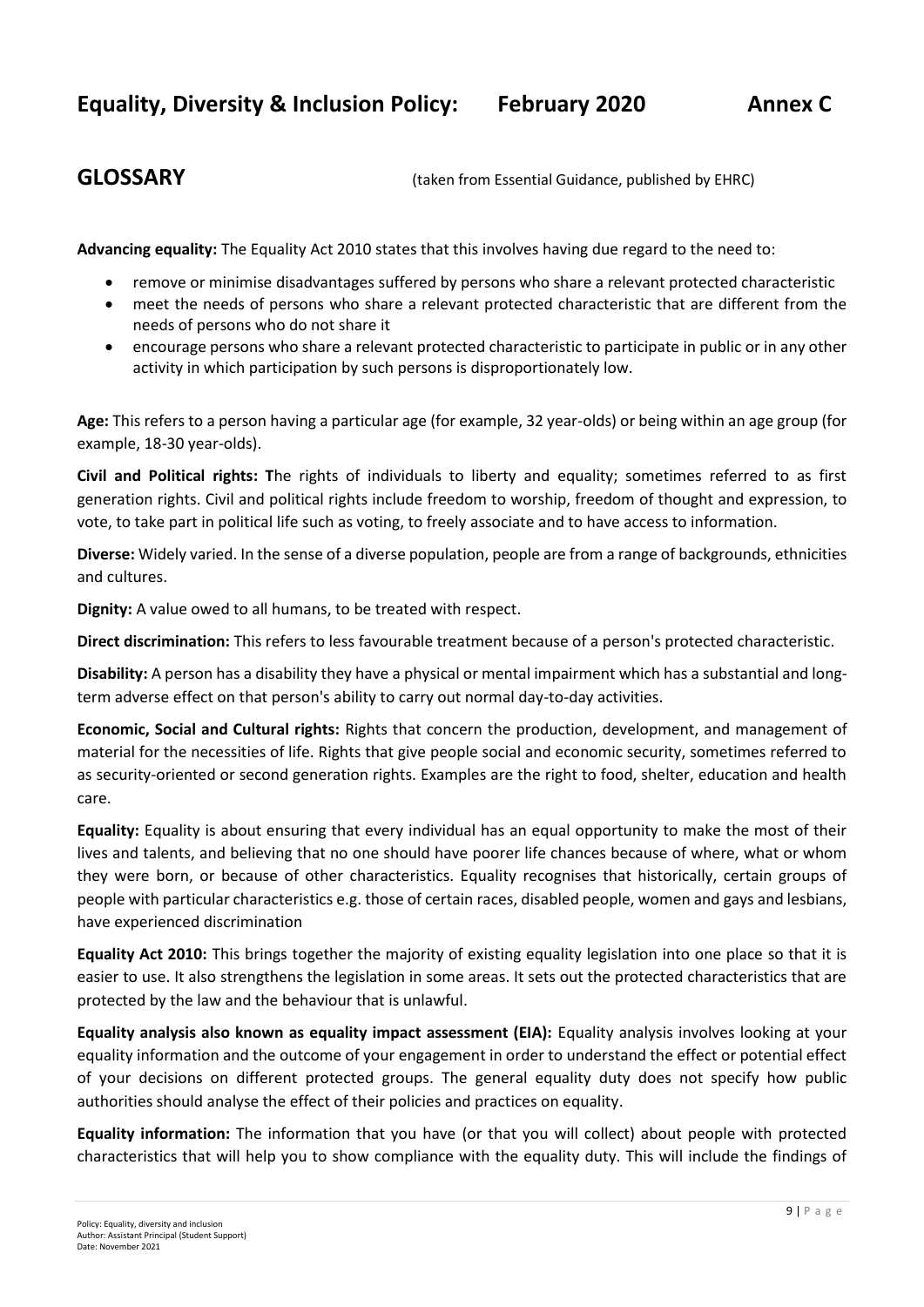engagement with protected groups and others and the effect of your policies on protected groups. It includes both qualitative and quantitative information, as well as evidence of analysis you have undertaken.

**Fostering good relations:** The Equality Act 2010 states that having due regard to the need to fostering good relations involves having due regard, in particular, to the need to tackle prejudice and promote understanding between people who share a protected characteristic and those who do not.

**Gender reassignment:** This is the process of transitioning from one sex to another. See also trans, transgender, transsexual.

**General duty:** The requirement to show due regard to the need to eliminate unlawful discrimination, harassment and victimisation and other conduct prohibited by the Act.; advance equality of opportunity between people who share a protected characteristic and those who do not; and to foster good relations between people who share a protected characteristic and those who do not.

**Harassment:** Unwanted conduct related to a protected characteristic that has the purpose or effect of violating a person's dignity or creates an intimidating, hostile, degrading, humiliating or offensive environment. It may also involve unwanted conduct of a sexual nature or be related to gender reassignment or sex.

**Identity:** The characteristics and qualities of a person, considered collectively, and regarded as essential to that person's self-awareness.

**Indirect discrimination:** This is when a provision, criterion or practice is applied in a way that creates disproportionate disadvantage for a person with a protected characteristic as compared to those who do not share that characteristic, and is not a proportionate means of achieving a legitimate aim.

**Justice:** The moral principle ensuring fairness and reasonableness in the way people are treated, as well as the administration of the law, and the authority in maintaining this process. This is a value the European Convention on Human Rights was founded on, although it is not mentioned in the actual text.

**Marriage (Same Sex Couples) Act 2013:** In 2013, Parliament passed the Marriage (Same Sex Couples) Act which introduced civil marriage for same-sex couples in England and Wales. The legislation allowed religious organisations to opt in to marry same-sex couples should they wish to do so and protected religious organisations and their representatives from successful legal challenge if they did not wish to marry same-sex couples. The legislation also enabled civil partners to convert their civil partnership into marriage and transsexual people to change their legal gender without necessarily having to end their existing marriage.

**Positive action:** Lawful actions that seeks to overcome or minimise disadvantages that people who share a protected characteristic have experienced, or to meet their different needs (e.g. providing mentoring to encourage staff from under-represented groups to apply for promotion).

**Positive Discrimination:** Treating someone with a protected characteristic more favourably to counteract the effects of past discrimination. It is generally not lawful although the duty to make reasonable adjustments is an exception where treating a disabled person more favourably may be required by law, so it is legitimate to provide reasonable adjustments which favour of a disabled person.

**Pregnancy and maternity:** Pregnancy is the condition of being pregnant or expecting a baby. Maternity refers to the period after the birth, and is linked to maternity leave in the employment context. In the non-work context, protection against maternity discrimination is for 26 weeks after giving birth, and this includes treating a woman unfavourably because she is breastfeeding. After 26 weeks, sex discrimination protection applies.

**Prejudice:** Judging someone without knowing them, on the basis of what they look like or what group they belong to, e.g. all black people are good dancers.

**Protected characteristics:** The equality duty covers the following characteristics: age, disability, gender reassignment, pregnancy and maternity, race, religion or belief, sex and sexual orientation. These are also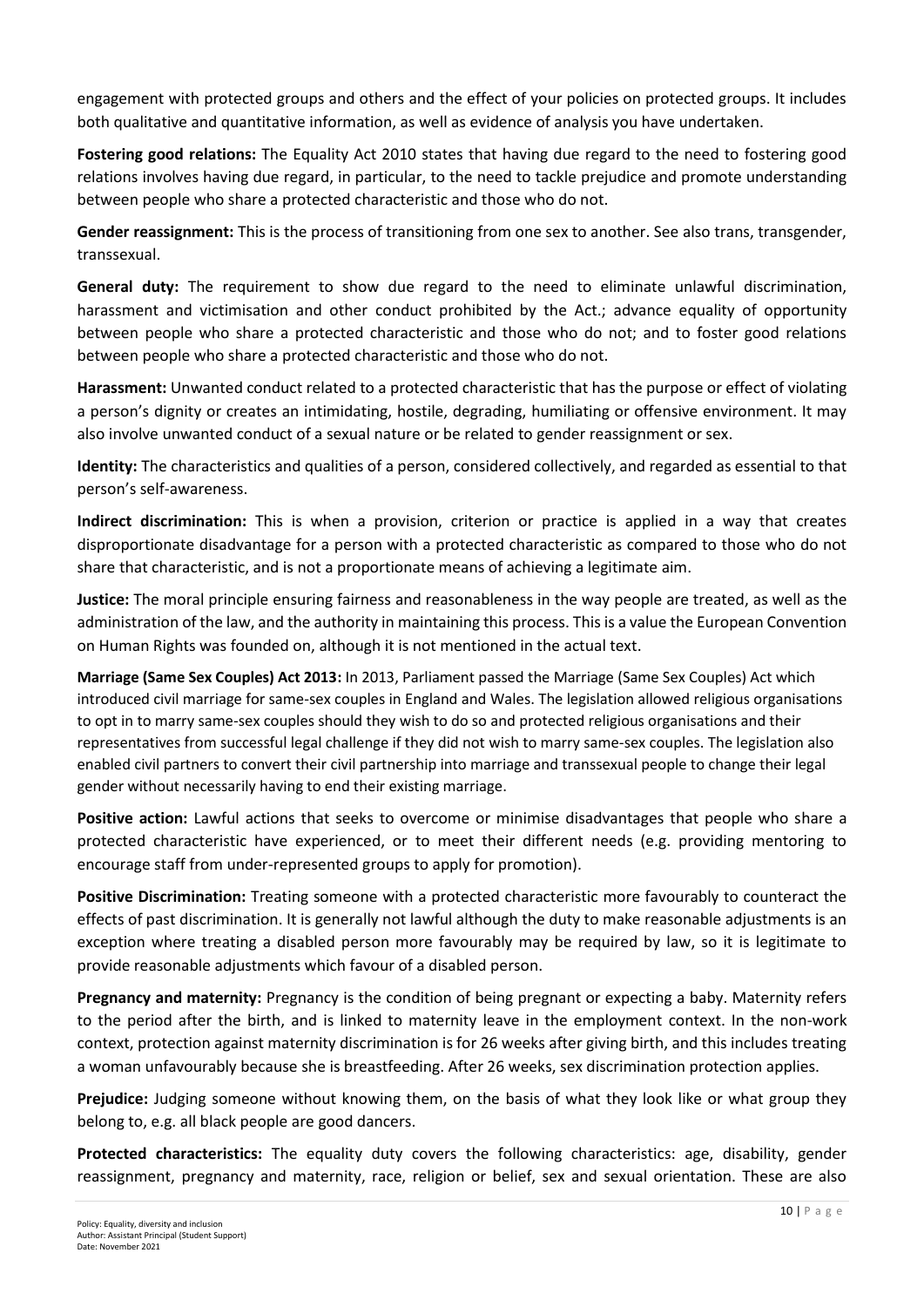referred to as **protected groups.** The duty also covers marriage and civil partnerships, but not for all aspects of the duty.

## **Protected groups:** see **Protected characteristics** above

**Race:** This is the protected characteristic of race. It refers to a group of people defined by their colour, nationality (including citizenship), ethnic or national origins.

**Racism:** Treating someone unfairly because of their race, colour, nationality or ethnic or national origins.

**Reasonable adjustment:** Public authorities making adjustments to the way in which they carry out their functions so that disabled people are not disadvantaged by the way in which those functions are carried out. This is with regard to policies, practices or procedures, premises, and the provision of auxiliary aids or services.

**Religion or belief:** Religion means any religion, including a reference to a lack of religion. **Belief** includes religious and philosophical beliefs including lack of belief (for example, Atheism). Generally, a belief should affect your life choices or the way you live for it to be included.

**Sex:** Someone being a man or a woman.

**Sexual orientation:** This is whether a person's sexual attraction is towards their own sex, the opposite sex or to both sexes.

**Stereotypes:** Thinking all people who belong to a certain group are the same and labelling them, e.g. all young people who wear hoodies are thugs and all effeminate men are gay.

**Transgender:** An umbrella term for people whose gender identity and/or gender expression differs from their birth sex. They may or may not seek to undergo gender reassignment hormonal treatment/surgery. Often used interchangeably with trans.

**Values:** 'Values are principles, fundamental convictions, ideals, standards or life stances which act as general guides to behaviour or as points of reference in decision-making or the evaluation of beliefs or actions and which are closely connected to personal integrity and personal identity.' (Halstead, 1996, p5). Halstead, J.M. (1996) 'Values and Values Education in Schools'.

**Victimisation:** Subjecting a person to a detriment because they have done a protected act or there is a belief that they have done a protected act i.e. bringing proceedings under the Equality Act 2010; giving evidence or information in connection with proceedings under the Act; doing any other thing for the purposes or in connection with the Act; making an allegation that a person has contravened the Act.